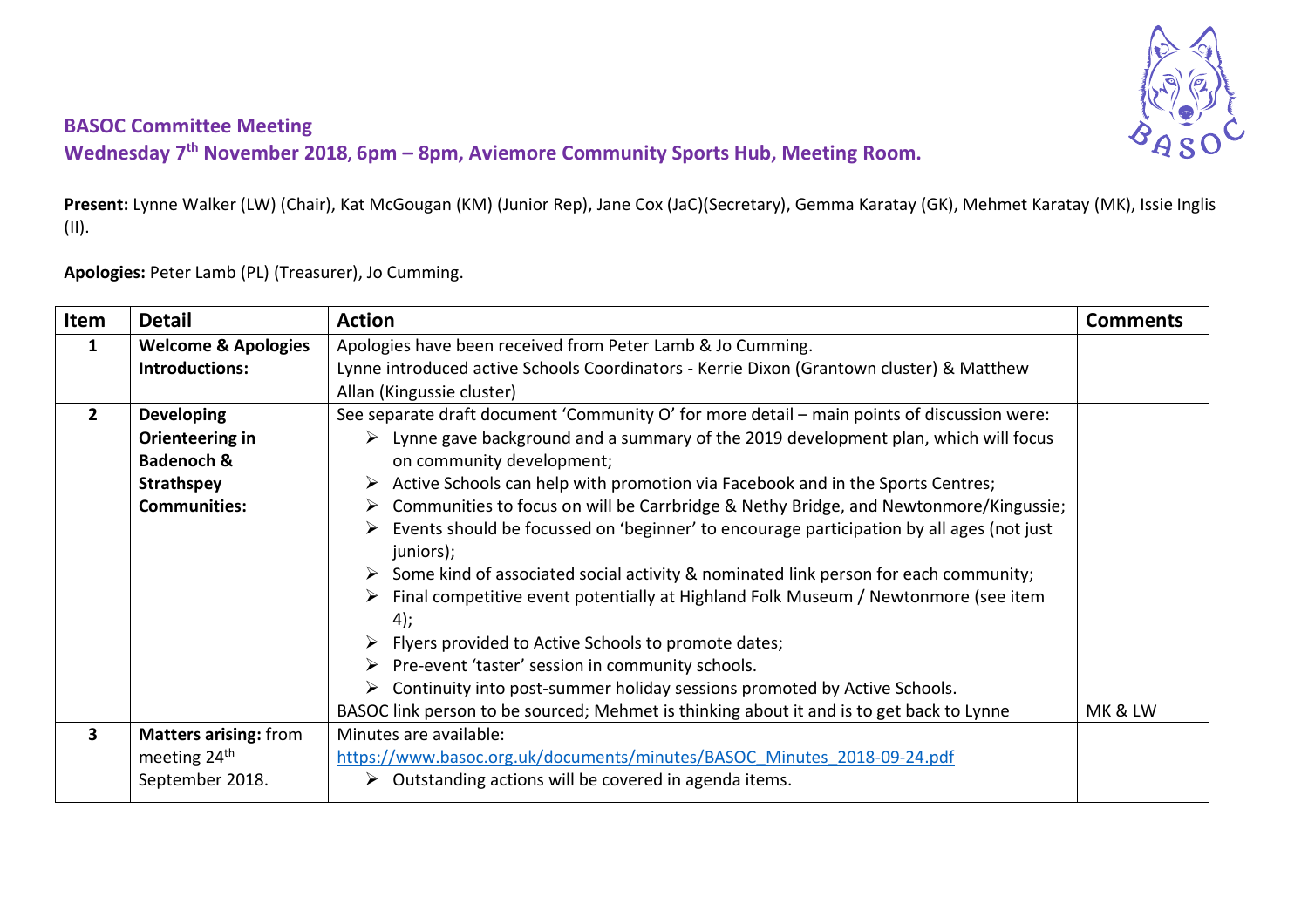| Item | <b>Detail</b>        | <b>Action</b>                                                                                                                                                                                                                                                                                                                                                                                                                                                                                                                                                                                                                                                                                                                                                                                                                                                                                                                                                                                                                                                                                                                                                                                                                                                 | <b>Comments</b>               |
|------|----------------------|---------------------------------------------------------------------------------------------------------------------------------------------------------------------------------------------------------------------------------------------------------------------------------------------------------------------------------------------------------------------------------------------------------------------------------------------------------------------------------------------------------------------------------------------------------------------------------------------------------------------------------------------------------------------------------------------------------------------------------------------------------------------------------------------------------------------------------------------------------------------------------------------------------------------------------------------------------------------------------------------------------------------------------------------------------------------------------------------------------------------------------------------------------------------------------------------------------------------------------------------------------------|-------------------------------|
| 4    | <b>BASOC</b> events: | $\blacktriangleright$<br>NNC 2018 - 2019: Dates are<br>o Mon 12th Nov - Vizionteering - Inverness City Centre (INVOC);<br>O Wed 5 Dec - Craig Leach (INVOC);<br>Wed 12 Dec - BASOC: Loch Vaa North;<br>Planner = Kat & Izzy;<br>$\bullet$<br>Controller = Lynne;<br>$\bullet$<br>Ann McGougan will co-ordinate soup makers;<br>$\bullet$<br><b>BOG Community Hall as Event Centre;</b><br>$\bullet$<br>Registration/Computing volunteers being sourced (probably Paul as he is not running).<br>$\bullet$<br>Wed 19 Dec - Roseisle North (MOR);<br>$\circ$                                                                                                                                                                                                                                                                                                                                                                                                                                                                                                                                                                                                                                                                                                    | $KM$ ( $&$ Izzy)<br>LW<br>Ann |
|      |                      | $\circ$ Wed 9 Jan – BASOC: Possible change of venue to Tolquonnie (caper problems?) or<br><b>Balliefurth;</b><br>Planner = James T;<br>$\bullet$<br>O Wed 16 Jan - Littlemill (INVOC);<br>O Wed 23 Jan - Findhorn (MOR).<br>BASOC will host the Jamie Stevenson Trophy (JST):<br>➤<br>$\circ$ Date is 9 <sup>th</sup> June 2019;<br>o ScotJOS will nominate a non-BASOC organiser;<br>o BASOC will tie it in with a Local Event (after JST runners);<br>o Planner required, please contact Hilary Quick if interested.<br>Strathearn 2019:<br>➤<br>$\circ$ BASOC = Day 3 Dundurn.<br>o Jo Cumming has volunteered to organise, Duncan Francis to plan.<br>➤<br>BASOC is proposing the following provisional dates for 2019 Local Events:<br>Sunday 3rd February;<br>$\bullet$<br>Sunday 19th May;<br>$\bullet$<br>Competition for community development events;<br>٠<br>Venue: Newtonmore/Highland Folk Museum (HFM);<br>п<br>Lynne meeting with HFM on 12/11 to discuss;<br>$\blacksquare$<br>Sunday 9 <sup>th</sup> June (JST & Local): Glen Gynack & Kingussie;<br>$\bullet$<br>Sunday 17 <sup>th</sup> August;<br>$\bullet$<br>Saturday 26 <sup>th</sup> October;<br>Saturday 30 <sup>th</sup> Nov or Sat 7 <sup>th</sup> Dec - Club Champs.<br>$\bullet$ | James T                       |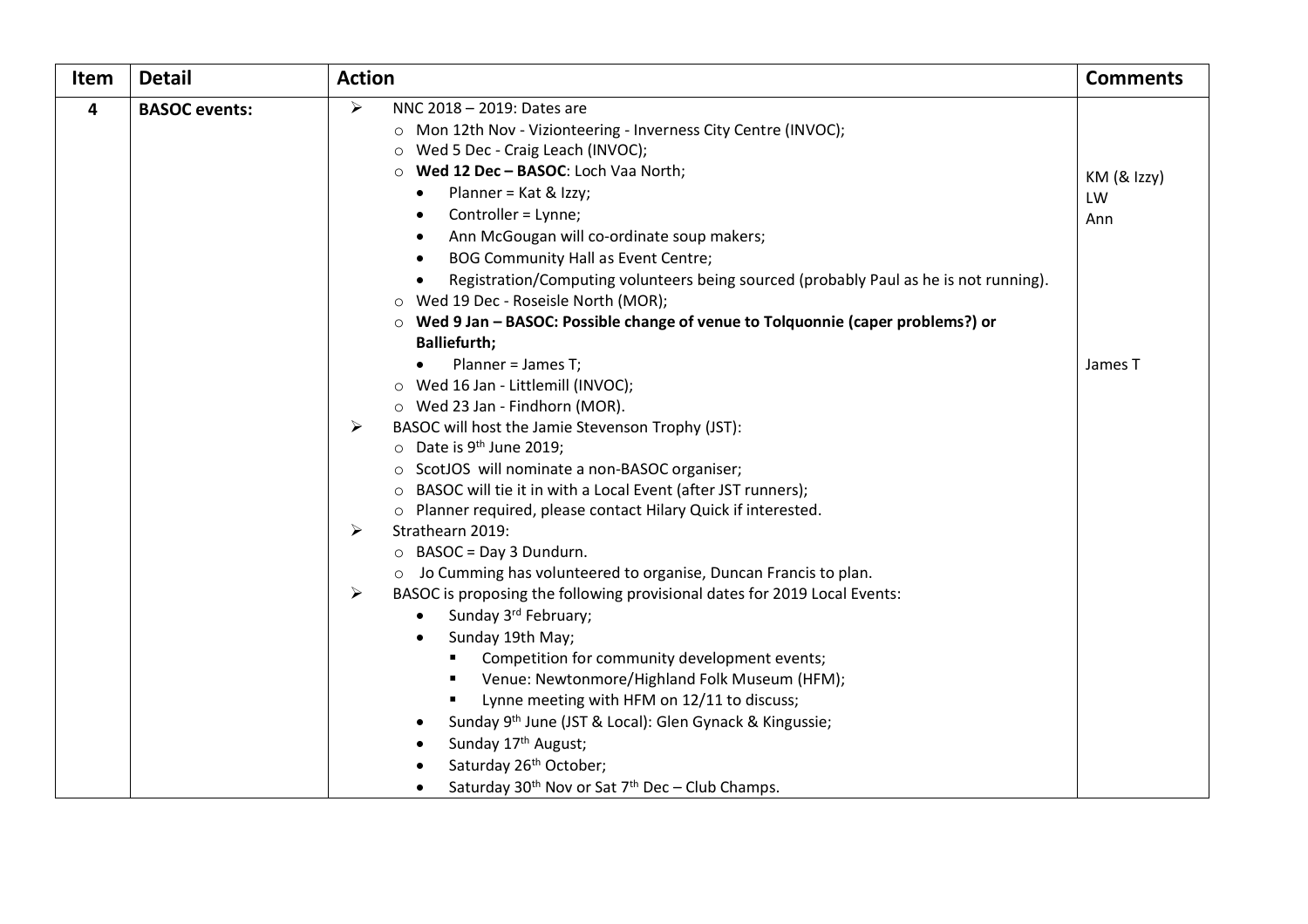| <b>Item</b>             | <b>Detail</b>                           | <b>Action</b>                                                                                                                                                                                                                                                                                                                                                                                                                                                                                                                   | <b>Comments</b> |
|-------------------------|-----------------------------------------|---------------------------------------------------------------------------------------------------------------------------------------------------------------------------------------------------------------------------------------------------------------------------------------------------------------------------------------------------------------------------------------------------------------------------------------------------------------------------------------------------------------------------------|-----------------|
| 4<br>(contd)            | <b>BASOC Events (contd):</b>            | 2020 WOLF:<br>➤<br>Awaiting dates from Meeting of Fixture Secs in mid-October.<br>$\circ$                                                                                                                                                                                                                                                                                                                                                                                                                                       |                 |
| $5\overline{)}$         | <b>BASOC Junior</b><br>events/training: | North Area is becoming more active with regard to junior training;<br>$\circ$<br>BASOC has been asked to nominate a Club contact;<br>$\bigcirc$<br>Kat will approach potential volunteer/s.<br>$\circ$                                                                                                                                                                                                                                                                                                                          | KM              |
| 6                       | <b>Finance</b>                          | $\triangleright$ The Treasurer reported that there is approximately £2000 of unallocated funds available<br>for future projects;<br>A staged purchase of new kites prior to the next WOLF was suggested;<br><b>Grant applications:</b><br>➤<br>Grant money is required to enable mapping updates/new area maps;<br>The Cttee decided to form a sub-committee to take forward grant applications.<br>$\circ$<br>A volunteer is sought to lead this sub-committee. Please discuss with Lynne if you<br>$\circ$<br>are interested. | LW              |
| $\overline{\mathbf{z}}$ | <b>BASOC Equipment</b><br>Store:        | The Cttee would like to record their thanks to Ian Hall and his team of helpers for co-<br>ordinating the shed purchase, shed building & painting;<br>The next stage is to install storage and move equipment;<br>➤<br>Mark Cox has volunteered to look into this., thank you Mark.<br>➤                                                                                                                                                                                                                                        |                 |
| 8                       | <b>SOA and BASOC map</b><br>copyright:  | The Chair updated the Cttee on progress:<br>➤<br>Dunachton - Moor of Alvie; Beachen copyright is now with BASOC;<br>$\circ$<br>Progress is being made with regard to access to Docharn & Deishar;<br>$\circ$<br>Carrbridge Community Ranger (Emma Rawling) is involved in discussion<br>with SOA;<br>The Cttee will invite the Ranger to a meeting in 2019.<br>п<br>Formal agreements re copyright transfer & joint copyright have been requested.                                                                              |                 |